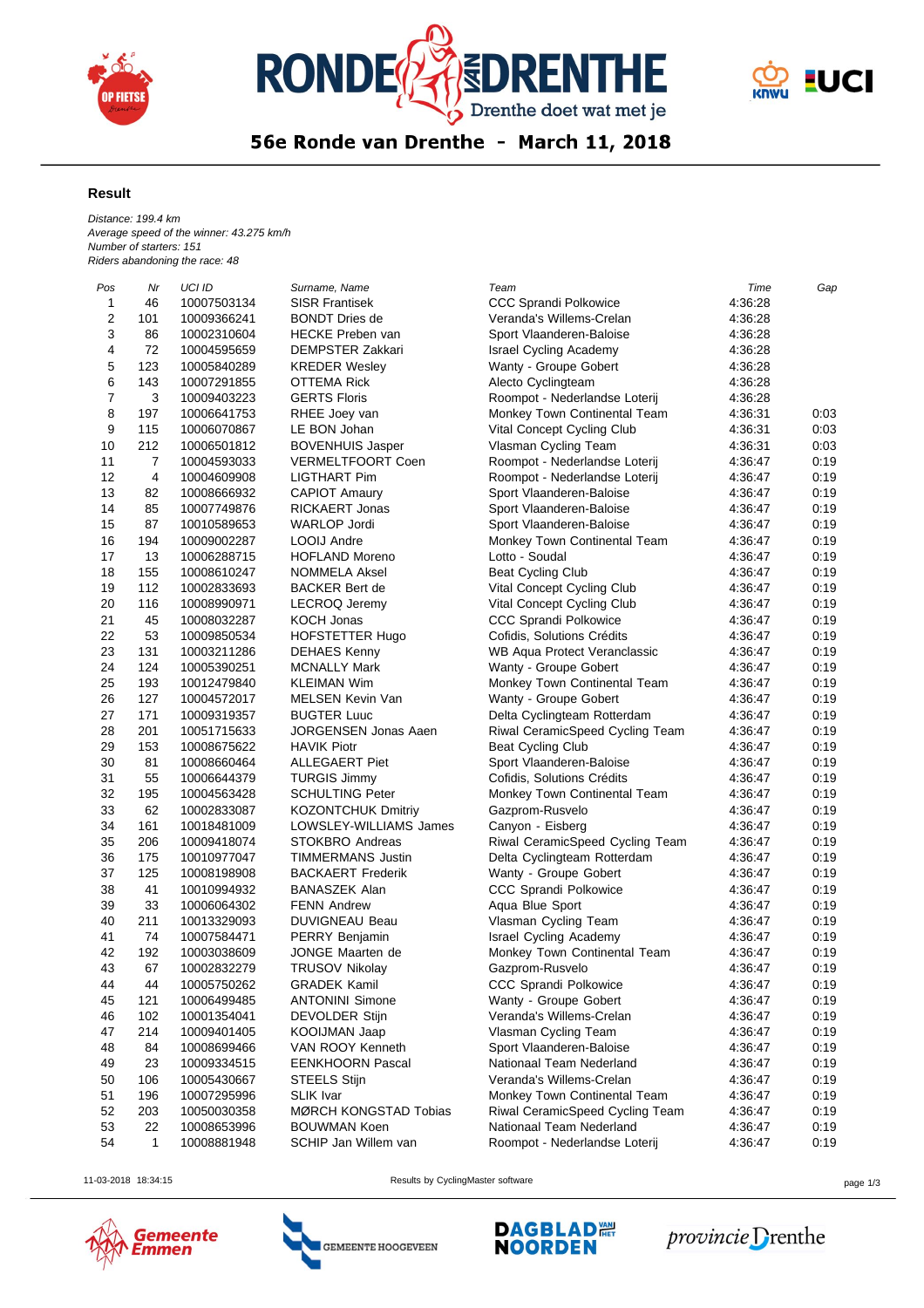





## 56e Ronde van Drenthe - March 11, 2018

| Pos      | Nr       | <b>UCI ID</b> | Surname, Name               | Team                                | Time    | Gap        |
|----------|----------|---------------|-----------------------------|-------------------------------------|---------|------------|
| 55       | 92       | 10007211730   | <b>CATAFORD Alexander</b>   | UnitedHealthcare Professional CT    | 4:36:47 | 0:19       |
| 56       | 2        | 10007950546   | <b>BUDDING Martijn</b>      | Roompot - Nederlandse Loterij       | 4 36 47 | 0:19       |
| 57       | 6        | 10008654101   | GOETHEM Brian van           | Roompot - Nederlandse Loterij       | 4:36:47 | 0:19       |
| 58       | 56       | 10007592050   | <b>TURGIS Anthony</b>       | Cofidis, Solutions Crédits          | 4:37:03 | 0:35       |
| 59       | 133      | 10009806074   | <b>DUQUENNOY Jimmy</b>      | WB Aqua Protect Veranclassic        | 4 37 04 | 0:36       |
| 60       | 137      | 10008638640   | <b>WARNIER Antoine</b>      | WB Aqua Protect Veranclassic        | 4:37:04 | 0:36       |
| 61       | 202      | 10050032075   | <b>KRON Andreas Lorentz</b> | Riwal CeramicSpeed Cycling Team     | 4:37:09 | 0:41       |
| 62       | 83       | 10007750381   | GENDT Aimé de               | Sport Vlaanderen-Baloise            | 4:37:17 | 0:49       |
| 63       | 51       | 10004497649   | <b>CLAEYS Dimitri</b>       | Cofidis, Solutions Crédits          | 4:37:17 | 0:49       |
| 64       | 32       | 10004778141   | <b>BLYTHE Adam</b>          | Aqua Blue Sport                     | 4:37:17 | 0:49       |
| 65       | 173      | 10009647036   | <b>JANSSEN Adriaan</b>      | Delta Cyclingteam Rotterdam         | 4:37:51 | 1:23       |
| 66       | 186      | 10014759946   | <b>HORST Dennis van der</b> | Metec-TKH Continental CT p/b Mantel | 4:37:51 | 1:23       |
| 67       | 15       | 10009807488   | <b>NAESEN Lawrence</b>      | Lotto - Soudal                      | 4:38:10 | 1:42       |
| 68       | 21       | 10048454413   | <b>BOL Jetse</b>            | Nationaal Team Nederland            | 4:38:48 | 2:20       |
| 69       | 12       | 10007524655   | <b>FRISON Frederik</b>      | Lotto - Soudal                      | 4 39 14 | 2:46       |
| 70       | 103      | 10007751492   | <b>GOOLAERTS Michael</b>    | Veranda's Willems-Crelan            | 4:39:14 | 2:46       |
| 71       | 57       | 10006427242   | <b>VANBILSEN Kenneth</b>    | Cofidis, Solutions Crédits          | 4:43:50 | 7:22       |
| 72       | 176      | 10011140735   | <b>TULNER Rens</b>          | Delta Cyclingteam Rotterdam         | 4:43:50 | 7:22       |
| 73       | 105      | 10010090913   | <b>LEYSEN Senne</b>         | Veranda's Willems-Crelan            | 4:43:50 | 7:22       |
| 74       | 213      | 10013429329   | DOOL Kelvin van den         | Vlasman Cycling Team                | 4:43:52 | 7:24       |
| 75       | 144      | 10014887561   | <b>SCHOUTEN Jasper</b>      | Alecto Cyclingteam                  | 4:43:52 | 7:24       |
| 76       | 126      | 10007969744   | <b>VALLEE Boris</b>         | Wanty - Groupe Gobert               | 4 43 52 | 7:24       |
| 77       | 152      | 10008092309   | <b>DESALE Nahom</b>         | Beat Cycling Club                   | 4:43:52 | 7:24       |
| 78       | 141      | 10010804467   | <b>OOSTRA Folkert</b>       | Alecto Cyclingteam                  | 4:43:52 | 7:24       |
| 79       | 167      | 10010958657   | STEDMAN Maximilian          | Canyon - Eisberg                    | 4:43:52 | 7:24       |
| 80       | 71       | 10022516007   | <b>ANDEMESKEL Awet</b>      | <b>Israel Cycling Academy</b>       | 4 43 52 | 7:24       |
| 81       | 182      | 10016223232   | LAAT Jasper de              | Metec-TKH Continental CT p/b Mantel | 4:43:52 | 7:24       |
| 82       | 11       | 10005708533   | <b>ARMEE Sander</b>         | Lotto - Soudal                      | 4:43:52 | 7:24       |
|          |          |               |                             |                                     |         | 7:24       |
| 83<br>84 | 142      | 10005719142   | <b>HOOGHIEMSTER René</b>    | Alecto Cyclingteam                  | 4:43:52 | 7:24       |
| 85       | 47       | 10008628637   | <b>MALECKI Kamil</b>        | <b>CCC Sprandi Polkowice</b>        | 4 43 52 |            |
|          | 73<br>77 | 10007384714   | <b>GOLDSTEIN Roy</b>        | <b>Israel Cycling Academy</b>       | 4:43:52 | 7:24       |
| 86       |          | 10007523342   | <b>TUREK Daniel</b>         | <b>Israel Cycling Academy</b>       | 4 43 52 | 7:24       |
| 87       | 107      | 10008638741   | <b>BREUSSEGEM Elias van</b> | Veranda's Willems-Crelan            | 4 43 52 | 7:24       |
| 88       | 16       | 10011237634   | <b>SHAW James</b>           | Lotto - Soudal                      | 4:43:52 | 7:24       |
| 89       | 154      | 10014217655   | MENGOULAS Alex              | Beat Cycling Club                   | 4:43:52 | 7:24       |
| 90       | 14       | 10008081595   | <b>MERTZ Remy</b>           | Lotto - Soudal                      | 4:43:56 | 7:28       |
| 91       | 181      | 10010947644   | <b>DEKKER David</b>         | Metec-TKH Continental CT p/b Mantel | 4:43:56 | 7:28       |
| 92       | 104      | 10003260291   | <b>KRUOPIS Aidis</b>        | Veranda's Willems-Crelan            | 4 43 59 | 7:31       |
| 93       | 27       | 10007296707   | <b>TUSVELD Martijn</b>      | Nationaal Team Nederland            | 4:43:59 | 7:31       |
| 94       | 162      | 10009891758   | <b>GARDIAS Dexter</b>       | Canyon - Eisberg                    | 4:43:59 | 7:31       |
| 95       | 183      | 10006118357   | EISING Tijmen               | Metec-TKH Continental CT p/b Mantel | 4:43:59 | 7:31       |
| 96       | 136      | 10007969643   | <b>STASSEN Julien</b>       | WB Aqua Protect Veranclassic        | 4:43:59 | 7:31       |
| 97       | 216      | 10007737449   | <b>BURG</b> Joost van der   | Vlasman Cycling Team                | 4:44:02 | 7:34       |
| 98       | 96       | 10008856888   | <b>MCCABE Travis</b>        | UnitedHealthcare Professional CT    | 4:44:03 | 7:35       |
| 99       | 76       | 10007810605   | <b>SCHREURS Hamish</b>      | <b>Israel Cycling Academy</b>       | 4:44:03 | 7:35       |
| 100      | 97       | 10007957014   | <b>PUTT Tanner</b>          | UnitedHealthcare Professional CT    | 4:44:03 | 7:35       |
| 101      | 37       | 10008670669   | <b>DUNNE Conor</b>          | Aqua Blue Sport                     | 4:44:03 | 7:35       |
| 102      | 132      | 10007357836   | WINTER Ludwig de            | <b>WB Aqua Protect Veranclassic</b> | 4:44:11 | 7:43       |
| 103      | 134      | 10008638539   | ROBEET Ludovic              | WB Aqua Protect Veranclassic        | 4:44:11 | 7:43       |
|          |          |               |                             |                                     |         |            |
|          | 5        | 10006641652   | REINDERS Elmar              | Roompot - Nederlandse Loterij       |         | <b>DNF</b> |
|          | 17       | 10009135259   | <b>WOUTERS Enzo</b>         | Lotto - Soudal                      |         | DNF        |
|          | 24       | 10010029881   | <b>KAMSTRA Brian</b>        | Nationaal Team Nederland            |         | DNF        |
|          | 25       | 10005961844   | LINDEMAN Bert-Jan           | Nationaal Team Nederland            |         | <b>DNF</b> |
|          | 26       | 10002837434   | STAMSNIJDER Tom             | Nationaal Team Nederland            |         | <b>DNF</b> |
|          | 31       | 10005506651   | ARCHBOLD Shane              | Aqua Blue Sport                     |         | DNF        |
|          | 34       | 10006883344   | <b>HANSEN Lasse Norman</b>  | Aqua Blue Sport                     |         | <b>DNF</b> |
|          | 35       | 10006064908   | <b>KONING Peter</b>         | Aqua Blue Sport                     |         | <b>DNF</b> |
|          | 36       | 10009498708   | PEDERSEN Casper             | Aqua Blue Sport                     |         | <b>DNF</b> |
|          | 42       | 10006492314   | <b>BERNAS Pawel</b>         | CCC Sprandi Polkowice               |         | <b>DNF</b> |



11-03-2018 18:34:15 Results by CyclingMaster software page 2/3

GEMEENTE HOOGEVEEN